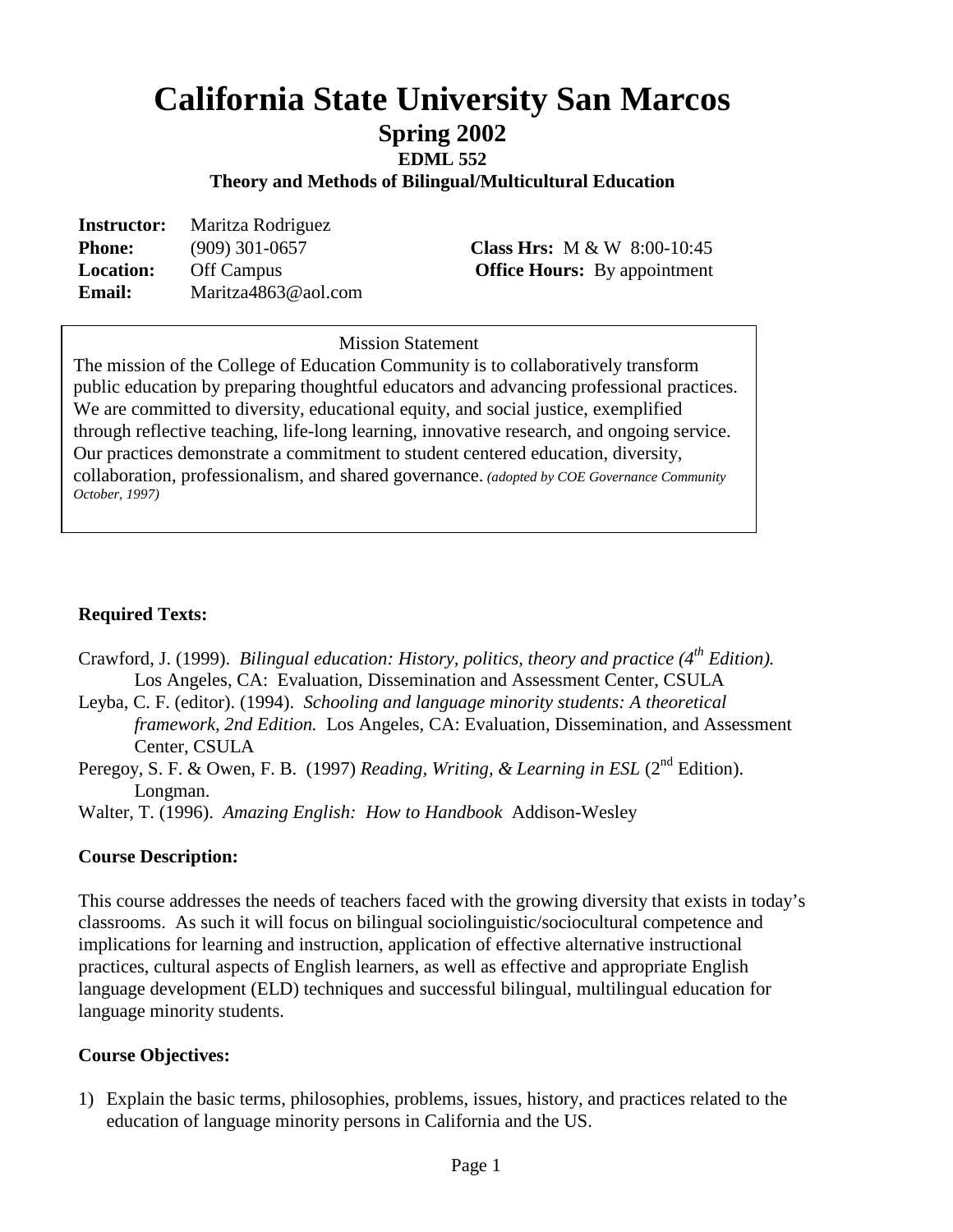- 2) Demonstrate understanding of the most important goals of bilingual/multicultural education.
- 3) Explain the theoretical framework upon which bilingual education is founded.
- 4) Demonstrate understanding of existing student identification, assessment, and language redesignation requirements for the state of California.
- 5) Explain the connections between bilingual education, English as a second language, English language development, and SDAIE methodologies.
- 6) Demonstrate understanding of the five models of multicultural education and their implications for curriculum, instruction, and educational policy.
- 7) Discuss the meaning of culture, differentiated index, and the necessity for cultural convergence in schools.
- 8) Use confluent education techniques to develop understand of each individual student, create a more just and humane learning environment, and help students in their growth and development as human beings.

#### **Course Requirements:**

All students are expected to participate in class activities and demonstrate reflective thinking and learning both in writing and in class discussions. It is important that students are well prepared for course sessions by completing the readings and assignments scheduled before the class meeting. Unless otherwise negotiated with the instructor, all assignments are to be handed in on the due date. **Assignments not handed-in on due date will lose 10% of possible credit per day.** Assignments should be typed and double-spaced.

#### **Course Requirements**

| Attendance/thoughtful participation | 15 points |
|-------------------------------------|-----------|
| <b>Response to Readings</b>         | 20 points |
| Case study                          | 15 points |
| <b>SDAIE Unit Plan</b>              | 25 points |
| Group presentation of SDAIE Unit    | 10 points |
| <b>Facilitation of Readings</b>     | 15 points |

#### **Grading Scale**

| A 100-94 | A-93-90 | $B+89-87$ | B 86-84 | $B - 83 - 80$ | $C+79-78$ $C 77-74$ |  |
|----------|---------|-----------|---------|---------------|---------------------|--|
|          |         |           |         |               |                     |  |

#### **Attendance/Participation/facilitation (20 pts.)**

The College of Education has adopted the following attendance policy: *Due to the dynamic and interactive nature of courses in the College of Education, all students are expected to attend all classes and participate actively. At a minimum, students must attend more than 80% of class time, or s/he may not receive a passing grade for the course at the*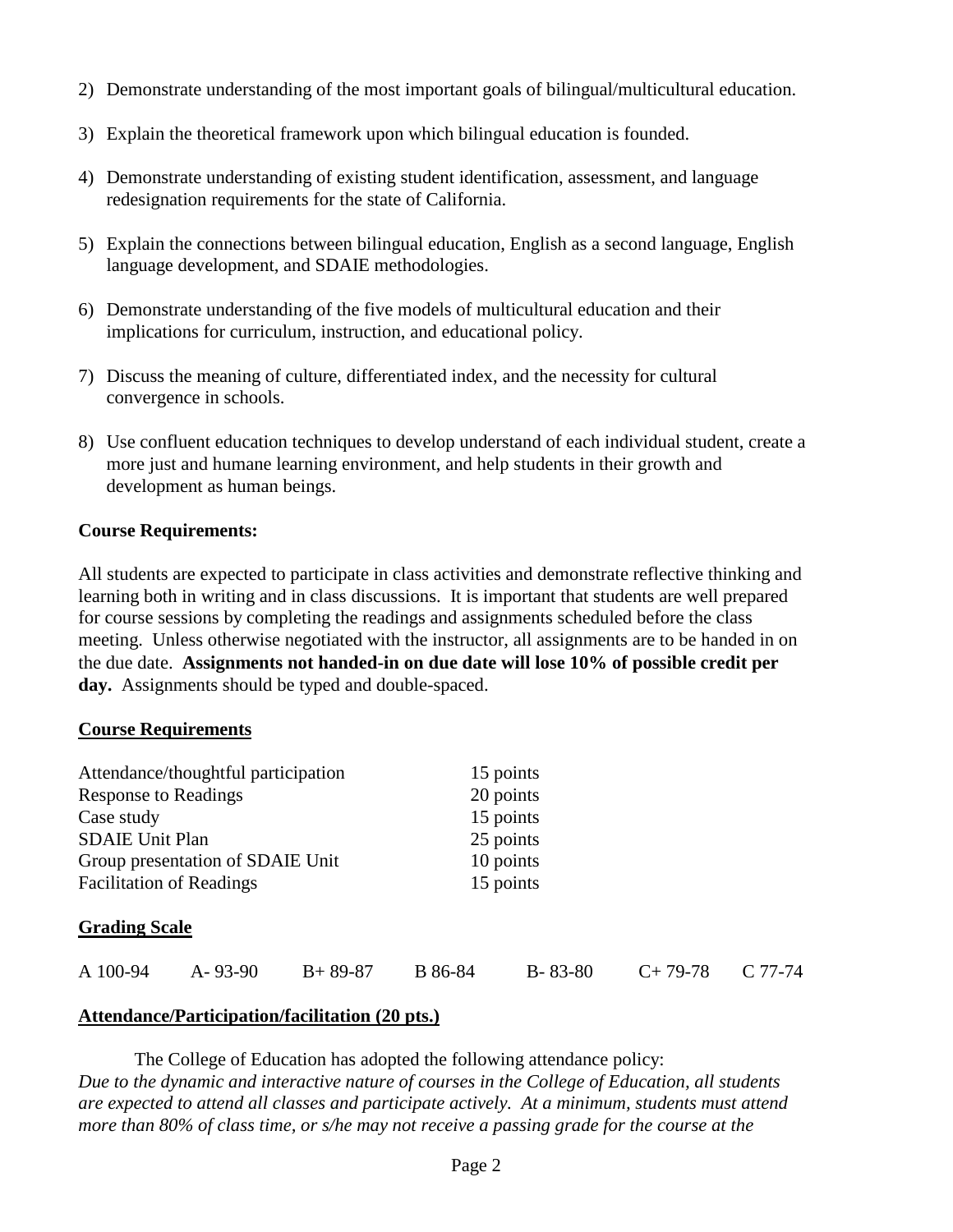*discretion at the instructor. Individual instructors may adopt more stringent attendance requirements. Should the student have extenuating circumstances, s/he should contact the instructor as soon as possible.*

As per COE policy, in order to receive an "A" students may **miss no more than one class**. **Late arrivals or departures will count as half an absence. Please advise instructor at the earliest possible time of extenuating circumstances.**

Also, as time permits, students will be selected to facilitate the reading assignments for the session.

#### **Response to Readings (15 pts)**

During each session the instructor will provide you with guidelines for responding to selected readings for that week. Each response will be designed to be used with a creative strategy for writing that you can later incorporate with your students in the classroom. These responses will be shared at the beginning of class during each session.

**Case Study (15 points)***-* For this assignment you will follow an English learner or group of students during your teaching assignment. You will collect and document evidence of any instructional modifications made to provide comprehensible academic input for the student(s). We will discuss this in detail in class. You will use pages 32 and 94 in *Amazing English as guides*.

**SDAIE Unit Plan (25 Points)** – (In groups of 3-4) Providing rigorous academic instruction that also facilitates English language acquisition is critical to the academic achievement of English learners. This assignment will provide you with an opportunity to demonstrate ways in which curriculum and instruction, while remaining grade level appropriate, can be modified so that it is comprehensible to English Learners. Some of this assignment will be done in class and thus collaboration is highly encouraged. You will design or adapt a unit of at least three sequential lessons that employ SDAIE methodology. The lesson plan format in *Amazing English*  will be used. The final plans should include the criteria listed below. Be certain to provide a reflective evaluation of the lesson plans by addressing the questions below:

- ♦ Does each lesson use visuals, manipulatives, realia, drama and scaffolding techniques that would facilitate understanding?
- Does each lesson take into consideration the varying English proficiencies of language minority students?
- ♦ Do the lesson strategies incorporate group collaboration, cooperative learning activities, peer assistance, or other work group techniques?
- ♦ Does the lesson incorporate the culture, lived experiences, and if possible, the language of the students?
- ♦ Is the curriculum reflected in the lesson challenging and not watered down?
- ♦ How are the parents and community integrated into the unit?
- ♦ Does the lesson include the 7 Intelligences and/or multiple modalities?

**Facilitation of Readings (15 points) –** Each class member will have the opportunity to lead/facilitate a short, (15-20 minutes **maximum**) discussion or presentation about the readings for that week. Possibilities will be discussed in class. A sign up sheet will be circulated the first day of class. Ongoing.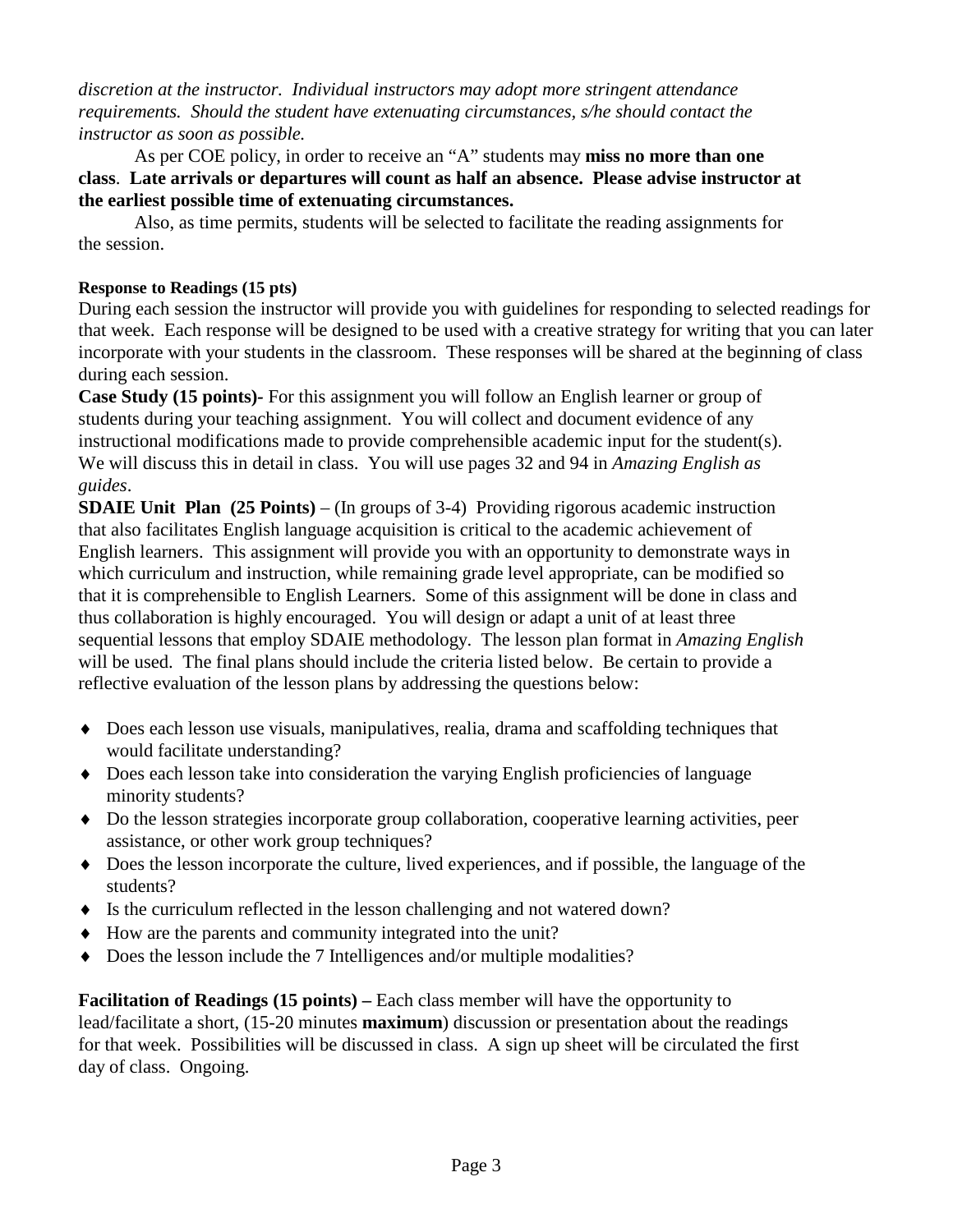## **Course Outline**

**(Timeline Subject to Change pending "Teachable" Moments)**

| <b>Date</b>            | <b>Topic</b>                                                                                                                                                   | <b>Readings</b>                                             |
|------------------------|----------------------------------------------------------------------------------------------------------------------------------------------------------------|-------------------------------------------------------------|
| Session 1<br>Feb. 4    | Introduction/course overview<br>Diagnostic Test: Pre-Assessment of CLAD Competencies.<br>Content learned in 364?                                               | Crawford, Ch. 1, Ch. 2                                      |
| Session 2<br>Feb. 6    | "What is Culture--Define it?"<br><b>Different Perspectives</b><br>Historical overview of L2 in the U.S;                                                        | Peregoy & Boyle, Ch. 1<br>Walter, Ch. 1                     |
| Session 3<br>Feb. 11   | Manifestations of culture;<br>Cultural congruence in instruction<br>*Parents and community                                                                     | Crawford, Ch 9, 10.                                         |
| Session 4<br>Feb. 13   | Language and Language Acquisition<br>Stages of 2nd language development<br>Language structure and use: The systems<br>of language, oral and written discourse. | Leyba, pp. 47 - 75; 79 - 131<br>Peregoy & Boyle, Ch 2       |
| Session 5<br>Feb. 18   | Theories of L1 and L2 language<br>development: 5 hypotheses<br><b>Cummin's Framework</b>                                                                       | Peregoy & Boyle Ch 4<br>Leyba, pp. 3 - 46<br>Crawford, Ch 6 |
| Session 6<br>Feb. 20   | Sheltered Instruction/SDAIE                                                                                                                                    | Walter, Ch. 4<br>Peregoy & Boyle Ch 3                       |
| Session 7<br>Feb. 25   | Sheltered Instruction/SDAIE                                                                                                                                    | Crawford, Ch 3                                              |
| Session 8<br>Feb. 27   | English language acquisition and modern<br>approaches in multilingual settings:<br>Social Interactions & the role of L1 in L2<br>learning                      | Crawford, Ch 8, 11, 12                                      |
| Session 9<br>March 4   | Socio-cultural factors affecting L1 and L2<br>development- Foundations of bilingual<br>education: program models                                               | Leyba, pp. 133 - 164                                        |
| Session 10<br>March 6  | ESL methods--old & new<br>Page 259 P&B Ativity                                                                                                                 | Leyba, pp. 165-202<br>Peregoy & Boyle Chapter 7             |
| Session 11<br>March 11 | Reading and Literature Instruction for<br>English Language Learners.                                                                                           | <b>Due: Case Study</b><br>Peregoy & Boyle, Ch. 5, 6         |
| Session 12<br>March 13 | Literacy in the L1; transfer and literacy in<br>L2; Biliteracy<br><b>Student Identification/assessment</b>                                                     | Peregoy & Boyle, Ch. 8 & 9                                  |
| Session 13<br>March 18 | <b>Content Reading for ELL</b><br>Reading/Literature                                                                                                           | Walter Ch. 2 & 3                                            |
| Session 14<br>March 20 | Language and content area assessment;<br>Writing development in a second<br>language: rubrics, authentic assessments,<br>portfolios, journals                  | <b>Due: SDAIE Unit</b><br>Crawford, Ch. 4<br>Walter, Ch. 5  |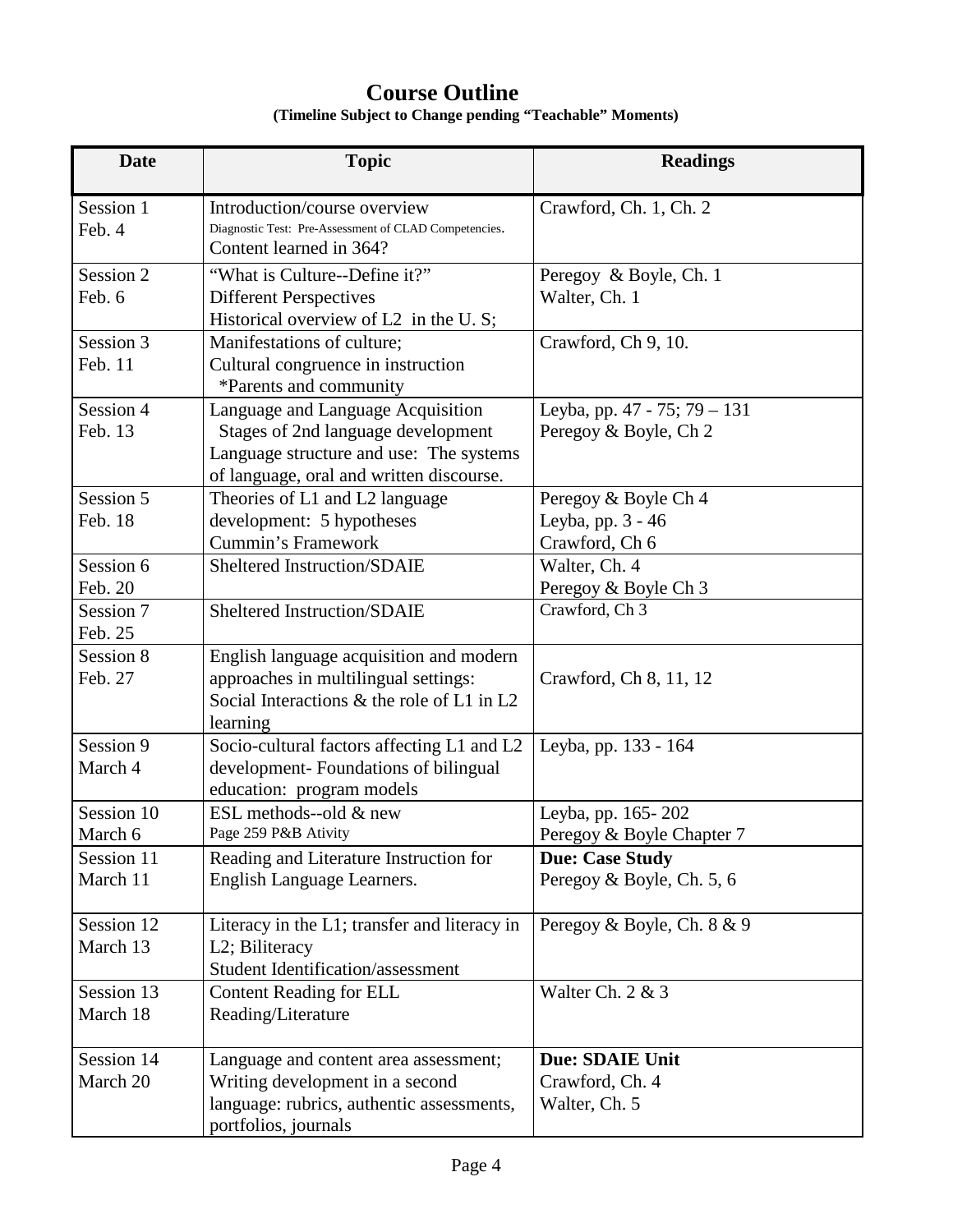| Session 15 | <b>Empowering English Learners</b> |  |
|------------|------------------------------------|--|
| March 25   | Politics of Bilingual Education    |  |
|            | <b>Lesson Presentations</b>        |  |
| Session 16 | <b>Lesson Presentations</b>        |  |
| March 27   | Closure                            |  |